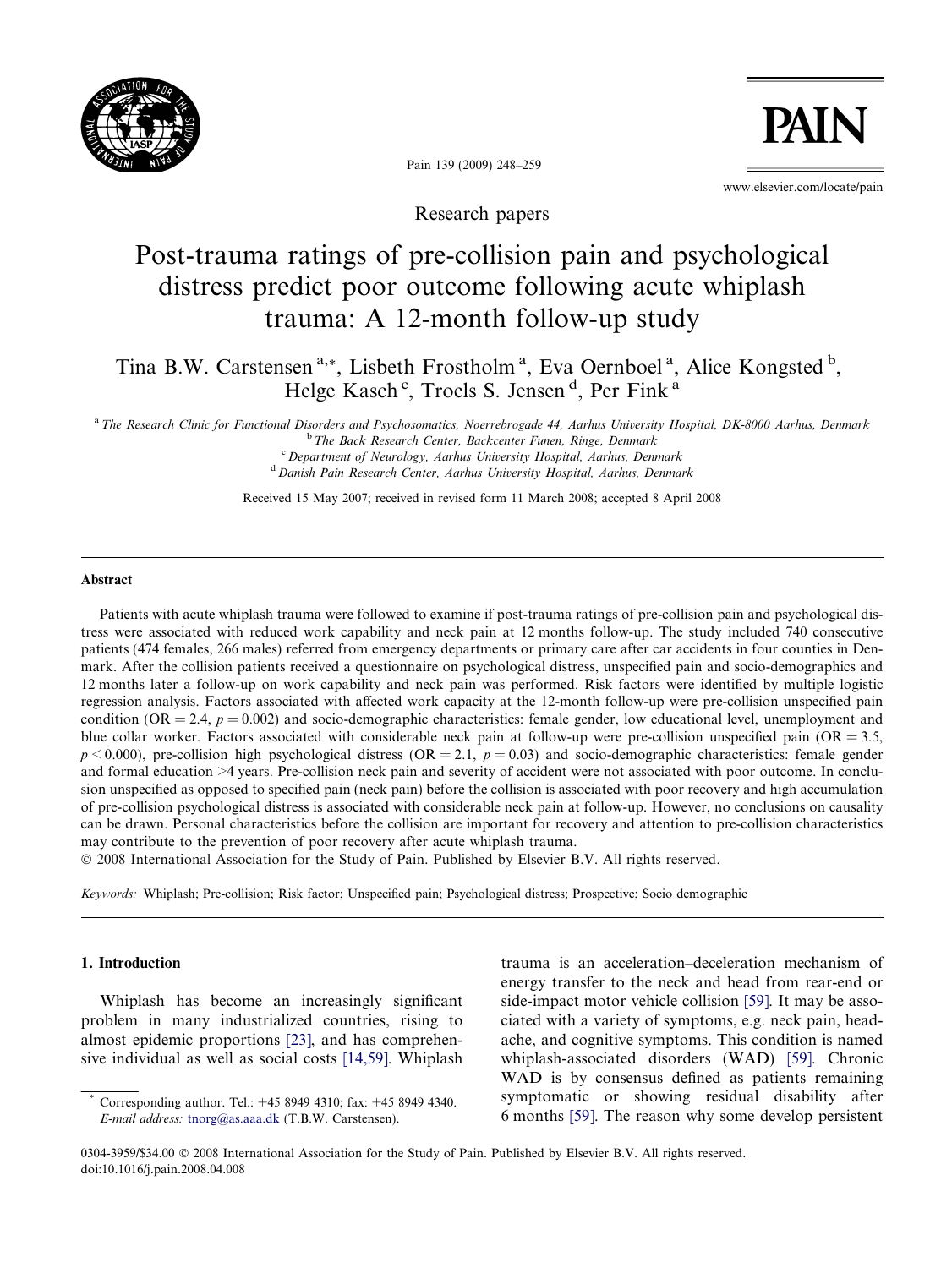symptoms remains unknown. In more than 90% of 'whiplash injury claims', no organic pathology can be detected [\[17,29,31\].](#page--1-0) Furthermore, no clear-cut association between trauma mechanism and persistent symptoms has been demonstrated [\[62\]](#page--1-0). The cause is probably multifactorial and covers a biopsychosocial spectrum.

Studies of the association between pre-collision pain (pre-collision neck pain or headache) and recovery have produced conflicting results. Some found evidence of an association with poor recovery [\[52,53,55,60\],](#page--1-0) others found no association with recovery [\[8,12,30\]](#page--1-0). Research has tended to focus on specific pain (e.g. neck pain) rather than unspecified pain conditions. Only one study examined overall pre-collision pain as a potential prognostic element and found that pre-collision widespread body pain, but not pre-collision neck pain, was associated with persistent neck pain [\[4\].](#page--1-0)

Studies of the association between pre-collision psychological distress and recovery have shown contradictory results. It has been concluded that there is only limited evidence of an association between pre-collision psychological distress and disability [\[54\]](#page--1-0). The focus has been more on single specific psychological dimensions or disorders (e.g. anxiety, depression) than on concurrent psychological distress factors. To our knowledge no studies have examined the predictive value of high overall psychological distress, i.e. accumulation of precollision psychological distress factors.

Conflicting findings in studies examining pre-collision variables may be attributed to differences in study population and definitions of outcome. No definition of recovery has yet been generally established. This calls for prospective studies including more than a single outcome measure to examine if results are consistent across outcome measures. Research on risk factors has tended to focus on post-collision rather than pre-collision characteristics. Areas that have received less attention are pre-existing health problems including pre-collision unspecific pain and overall pre-collision psychological distress.

The aim of this study was to examine the following potential pre-collision risk factors for two distinct, poor outcome measures (affected work capability and neck pain) at 12 months follow-up after acute whiplash trauma: (a) pre-collision psychological distress, (b) precollision health problems (unspecified pain condition and persistent illness), and (c) socio-demographic characteristics (age, gender, education, and occupation).

## 2. Methods

#### 2.1. Study design and population

From April 2001 to June 2003, consecutive patients were referred from emergency departments or general practitioners after car accidents in four counties in Denmark. They were referred to this two-centre study conducted by the Danish Pain Research Center and the Back Research Center. Potential participants were informed about the study and its design in a written invitation for pre-inclusion.

A randomized clinical trail (RCT) was performed within the framework of this study. The RCT includes a subgroup of the overall sample, whereas the current study included the entire cohort. For a detailed description of the RCT study design and intervention, we refer to Kongsted et al. [\[41\].](#page--1-0) No statistically significant differences were observed across the treatment groups, (1) immobilization of the cervical spine in a semi-rigid collar, (2) advice to 'act-as-usual' (no active treatment), and (3) active mobilization. Further reference to this RCT will therefore not be made in this article.

Inclusion criteria: Patients aged 18–70 years who were exposed to rear-end or frontal car collision, experienced WAD symptoms within 72 h, and who could understand written and verbal Danish. Exclusion criteria: Patients who could not be examined within 10 days after the collision, fractures or dislocations of the cervical spine (WAD grade 4), amnesia or unconsciousness in relation to the accident, injuries other than the whiplash injury, significant pre-collision physical or psychiatric disorder, self-reported average neck pain during the preceding 6 months exceeding 5 on a box scale 0–10, where  $0 =$  no pain and  $10 =$  worst possible pain, and alcohol or drug abuse. Among the 1495 patients assessed for eligibility, 548 met the exclusion criteria (e.g. 22.6% could not be examined within 10 days after the collision, 17.7% had injuries other than the whiplash injury) and 200 declined ([Fig. 1\)](#page--1-0); thus 740 patients joined the study.

#### 2.2. Data collection and ethics

Potential participants were interviewed in their homes within a median of 5 days ( $q_1 = 3$ ,  $q_3 = 6$ , max 10) post-collision by a project nurse, who provided information about the project, performed the inclusion and asked the patients to fill in a range of questionnaires. The patients signed a written consent if they agreed to participate. The study was approved by the local ethical committees and conducted in accordance with the Helsinki II declaration. No information about results or participation in the project was given to the patients' insurance company.

#### 2.3. Pre-collision psychological distress

In the initial questionnaire, patients were asked about pre-collision psychological distress. Their psychological distress symptoms were assessed with the Whiteley-7 (illness worrying) [\[18\],](#page--1-0) the SCL-SOM (somatisation) [\[11\],](#page--1-0) the SCL-OC (obsessive-compulsiveness) [\[11\]](#page--1-0), the SCL-HOS (hostility) [\[11\]](#page--1-0), the SCL-8 (mental illness) [\[19,20\]](#page--1-0), the SCL-DEP6 (depression) [\[9\]](#page--1-0), and the SCL-ANX4 (anxiety) [\[9\]](#page--1-0). All seven distress scales are self-report symptom inventories where the patient rates the presence and severity of each symptom on a five point Likert scale of distress, ranging from  $0 = \text{`not at all' to } 4 = \text{`extremely'.}$  The patients were asked: 'During the last 4 weeks before the collision how much were you bothered by: Headache, etc.' The SCL-SOM, SCL-OC, and SCL-HOS scales are subscales from